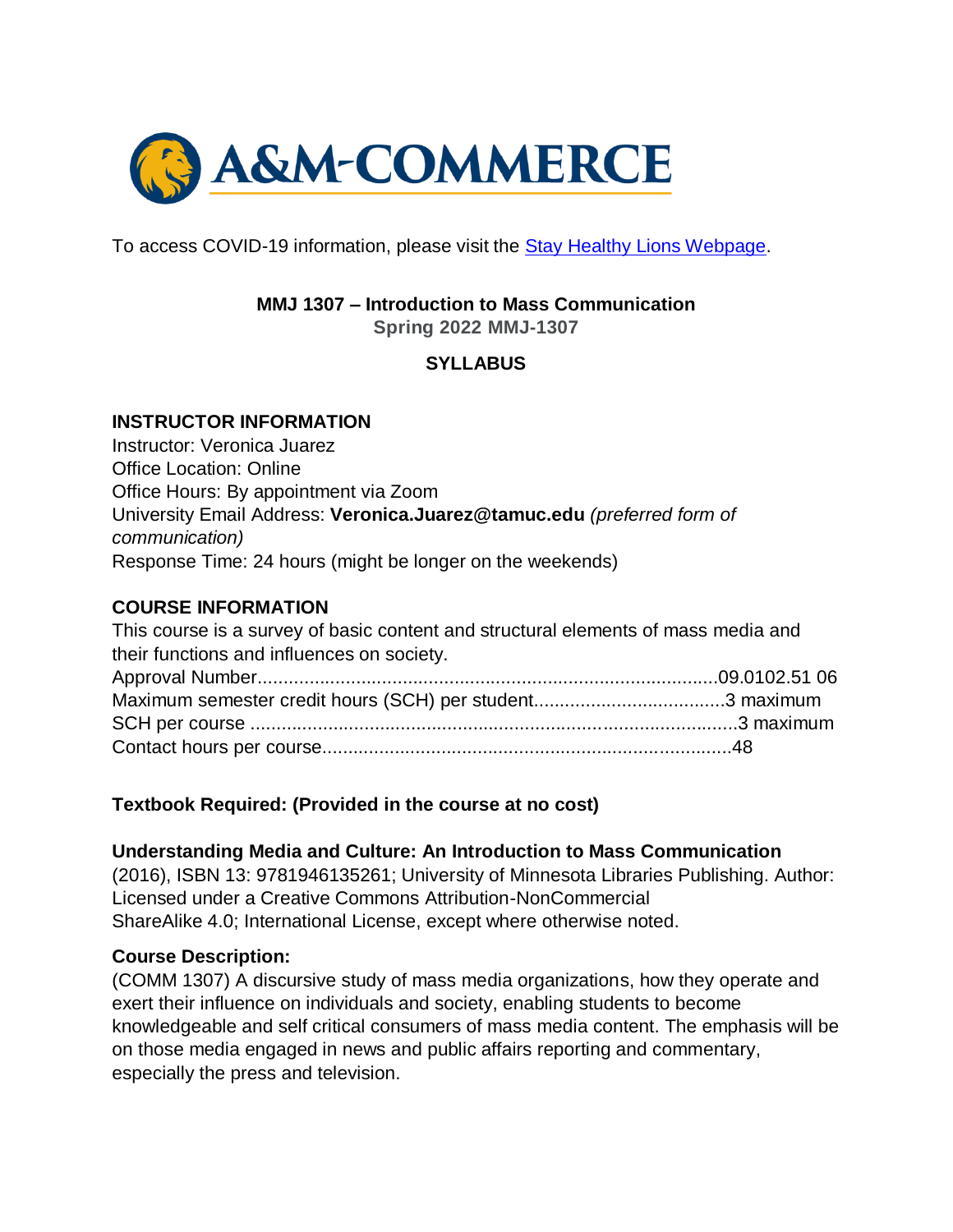**Student Learning Outcomes:** Upon successful completion of this course, students will: 1. Demonstrate knowledge of what mass media is, cultural periods and development of mass media, and central theories and methods for researching media effects.

2. Demonstrate an understanding of the fundamental types, purposes, and relevance of each type of mass communication.

3. Demonstrate an understanding of mass media in historic, economic, political, and cultural realms.

4. Demonstrate an understanding of the business aspects of mass media and the influence of commercialism.

5. Demonstrate an understanding of evolving media technologies and relevant issues and trends to the globalization of mass media.

6. Demonstrate an understanding of mass media values, ethics, laws, and industry guidelines of mass media.

At the end of the course, the student will have experienced a discursive study of mass media organizations and how they operate and exert their influence on individuals and society to enable students to become knowledgeable and self-critical consumers of mass media content. The emphasis will be on those media engaged in news and public affairs reporting and commentary, especially the press and television.

#### **Regular and Substantive Course Interaction**

As a general guide, students enrolled in a three semester hour course should spend one hour engaged in instructional activities and two to three hours on out-of-class work per week in a traditional semester. Students are expected to double this effort of engagement given that this course is being delivered in a seven-week term. Educational activities in this course are designed to ensure regular and substantive interaction between students and faculty to ensure that students are able to demonstrate competency.

#### **Course Requirements:**

Minimal Technical Skills Needed: Students will need a reliable computer and internet access for this course. Students must be able to effectively use myLeo email, myLeo Online D2L, and Microsoft Office.

#### **Instructional Methods:**

This course is an online course. To be successful in this course, all content and course modules should be read and reviewed. All assignments and quizzes (both graded and not graded) must be completed. Please contact the instructor by email for any assistance.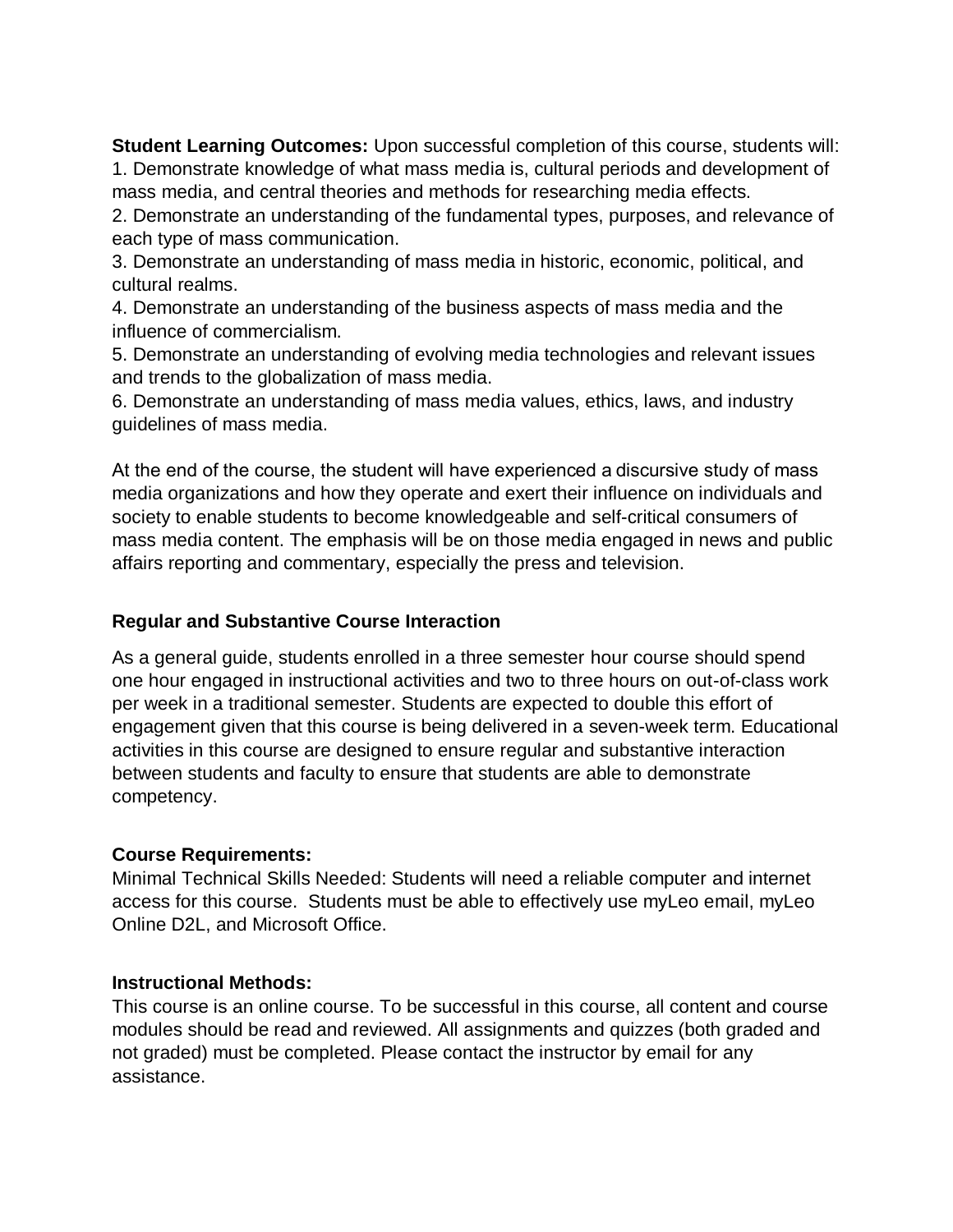This is a 7-week course divided into 5 competencies. Each competency has specific chapters to study. In addition to the reading materials, there are learning activities and videos to deepen your communication skills.

**Student Responsibilities or Tips for Success in the Course:** To be successful in this course, all content and course modules should be read and reviewed. All assignments and quizzes (both graded and not graded) should be completed. Please contact the instructor by email for any assistance.

## **Assessment:**

*Your final grade is your average score on the post-tests only.* Each competency is equally weighted. Final grades in this course will be based on the following scale:

## **Grading:**

Each post-test is an assessment of your knowledge of the material required for the competency. **A score of 80 points or higher is required on each posttest** to demonstrate competency. If you score less than 80 points on any competency you will have an opportunity to review the material and re-take the competency posttest. **You may take the posttest assessment up to three times.** If you have not passed the competency in three attempts, you will work with your advisor to determine another method of fulfilling the program requirements in this subject**. In order to demonstrate competency, a score of 80 points or higher is required.** There is also a pretest for each competency. The purpose of the pretest is to provide a baseline understanding of your knowledge in this competency**. The pretest is required for the course but is not part of your final grade.**

## **Grading Scale:**

 $A = 90\% - 100\%$  $B = 80\% - 89\%$  $F = 79\%$  or Below

# **Technology Requirements:**

LMS

All course sections offered by Texas A&M University-Commerce have a corresponding course shell in the myLeo Online Learning Management System (LMS). Below are the technical requirements

Learning Management System (LMS) Requirements: View the [Learning Management System Requirements Webpage.](https://community.brightspace.com/s/article/Brightspace-Platform-Requirements)

LMS Browser Support:

Learn more on the [LMS Browser Support Webpage.](https://documentation.brightspace.com/EN/brightspace/requirements/all/browser_support.htm)

YouSeeU Virtual Classroom Requirements: Visit the [Virtual Classroom Requirements Webpage.](https://support.youseeu.com/hc/en-us/articles/115007031107-Basic-System-Requirements)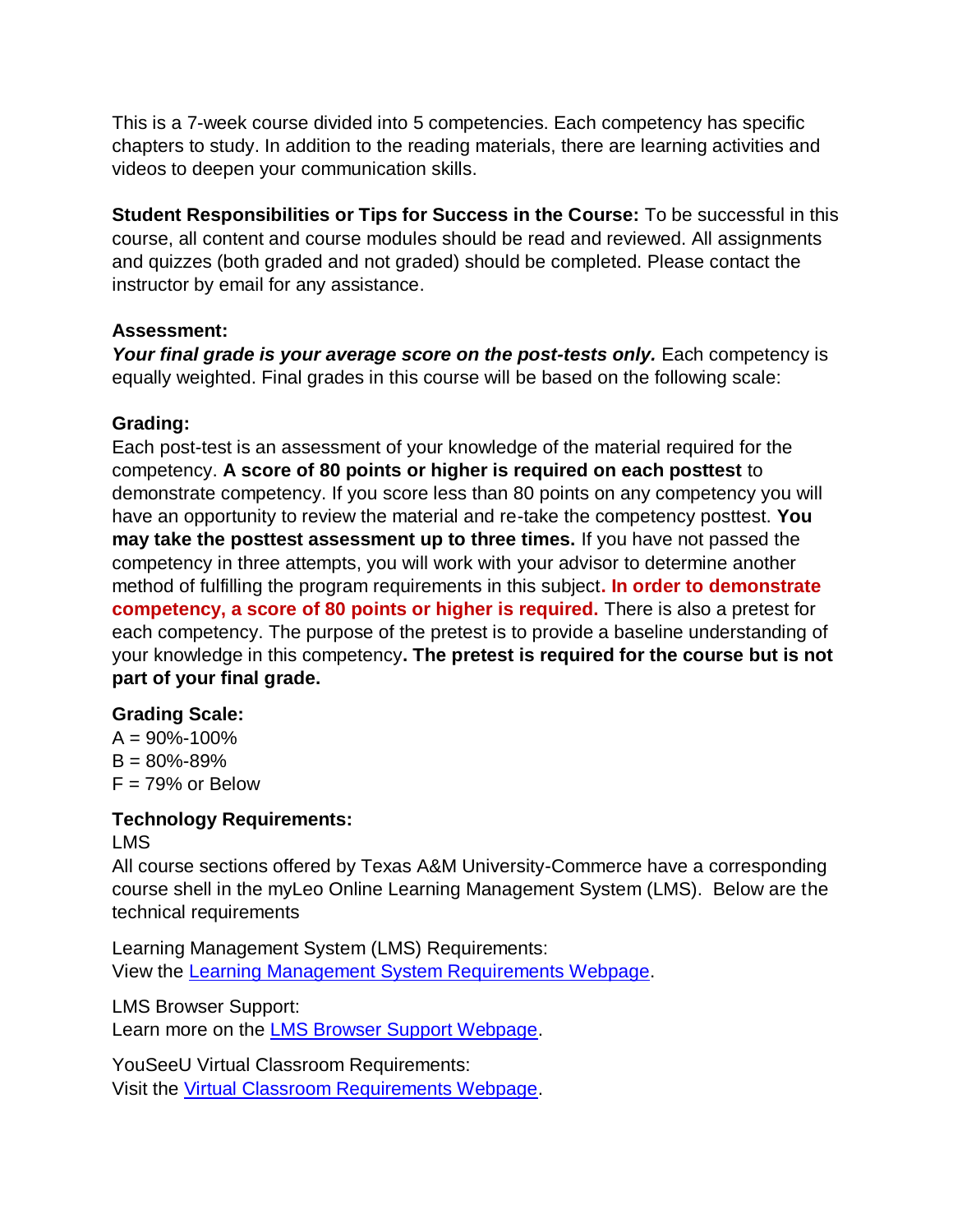## **ACCESS AND NAVIGATION**

You will need your campus-wide ID (CWID) and password to log into the course. If you do not know your CWID or have forgotten your password, contact the Center for IT Excellence (CITE) at 903.468.6000 or helpdesk@tamuc.edu.

Note: Personal computer and internet connection problems do not excuse the requirement to complete all course work in a timely and satisfactory manner. Each student needs to have a backup method to deal with these inevitable problems. These methods might include the availability of a backup PC at home or work, the temporary use of a computer at a friend's home, the local library, office service companies, Starbucks, a TAMUC campus open computer lab, etc.

## **COMMUNICATION AND SUPPORT**

Need Help? If you have any questions or are having difficulties with the course material, please contact your Instructor.

**Technical Support:** If you are having technical difficulty with any part of Brightspace, please contact Brightspace Technical Support at 1-877-325-7778. Other support options can be found on the **Brightspace Support Webpage.** 

#### **Interaction with Instructor Statement**

This is an online course; therefore, expect most communication to be online as well. Correspondence will always be through university email (your "myLeo" mail) and announcements in myLeo online (D2L). The instructor will make every effort to respond to emails within 24 provided the correspondence follows the requirements listed below. Students are encouraged to check university email daily.

## **COURSE AND UNIVERSITY PROCEDURES/POLICIES**

## **Syllabus Change Policy**

The syllabus is a guide. Circumstances and events, such as student progress, may make it necessary for the instructor to modify the syllabus during the semester. Any changes made to the syllabus will be announced in advance.

#### **Student Conduct**

All students enrolled at the University shall follow the tenets of common decency and acceptable behavior conducive to a positive learning environment. The Code of Student Conduct is described in detail online in the **Student Guidebook.** 

Students should also consult the [Rules of Netiquette Webpage](https://www.britannica.com/topic/netiquette) for more information regarding how to interact with students in an online forum.

## **TAMUC Attendance**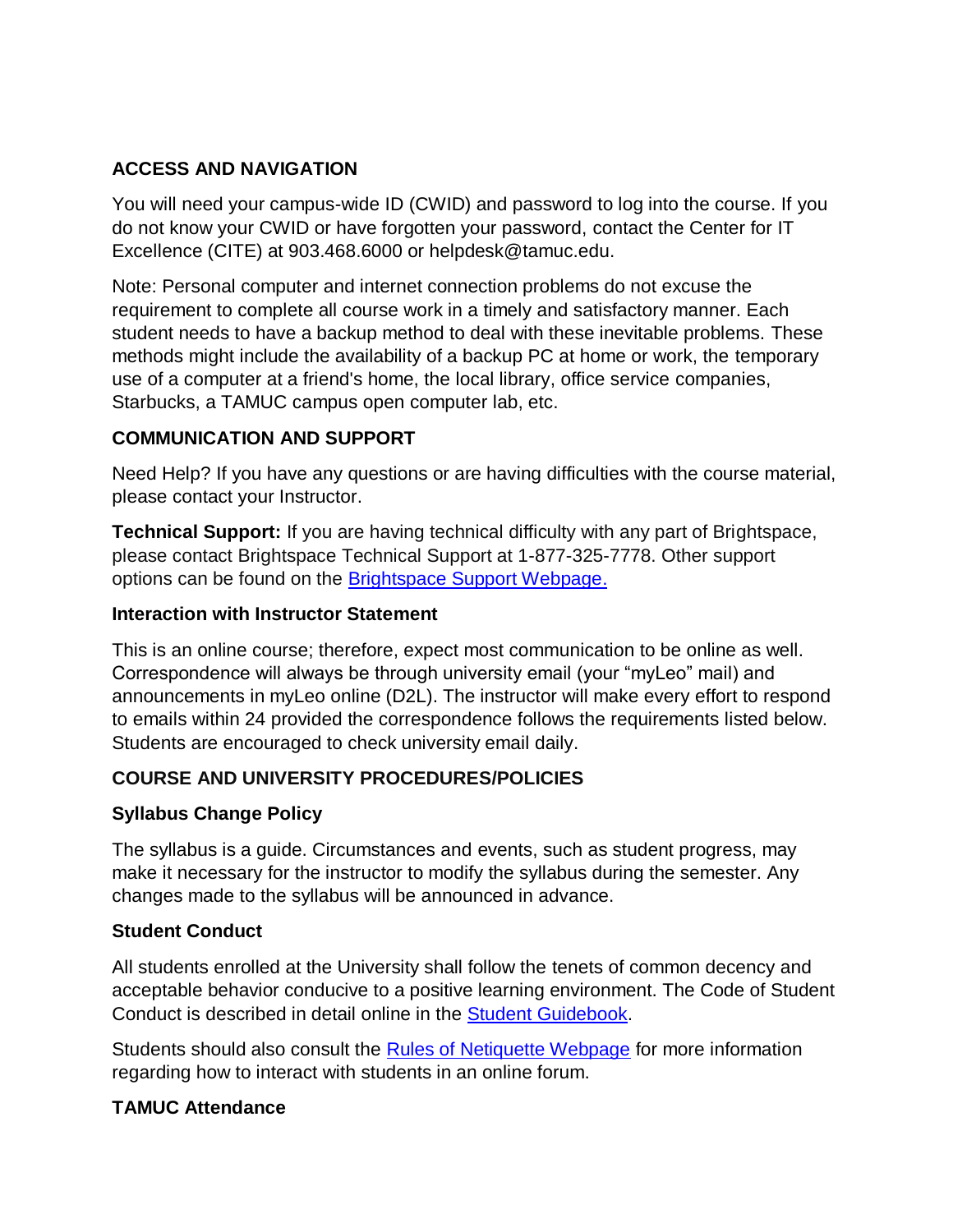For more information about the attendance policy, please view the [Attendance](http://www.tamuc.edu/admissions/registrar/generalInformation/attendance.aspx)  [Webpage](http://www.tamuc.edu/admissions/registrar/generalInformation/attendance.aspx) and the [Class Attendance Policy](http://www.tamuc.edu/aboutUs/policiesProceduresStandardsStatements/rulesProcedures/13students/academic/13.99.99.R0.01.pdf)

## **Academic Integrity**

Students at Texas A&M University-Commerce are expected to maintain high standards of integrity and honesty in all of their scholastic work. For more details and the definition of academic dishonesty see the following procedures:

[Undergraduate Academic Dishonesty P](http://www.tamuc.edu/aboutUs/policiesProceduresStandardsStatements/rulesProcedures/13students/undergraduates/13.99.99.R0.03UndergraduateAcademicDishonesty.pdf)olicy

[Undergraduate Student Academic Dishonesty Form](http://www.tamuc.edu/aboutUs/policiesProceduresStandardsStatements/rulesProcedures/documents/13.99.99.R0.03UndergraduateStudentAcademicDishonestyForm.pdf)

#### **Students with Disabilities-- ADA Statement**

The Americans with Disabilities Act (ADA) is a federal anti-discrimination statute that provides comprehensive civil rights protection for persons with disabilities. Among other things, this legislation requires that all students with disabilities be guaranteed a learning environment that provides for reasonable accommodation of their disabilities. If you have a disability requiring an accommodation, please contact:

## **Office of Student Disability Resources and Services**

Texas A&M University-Commerce

Velma K. Waters Library Rm 162

Phone (903) 886-5150 or (903) 886-5835

Fax (903) 468-8148

Email: [studentdisabilityservices@tamuc.edu](mailto:studentdisabilityservices@tamuc.edu)

Website: [Office of Student Disability Resources and Services](http://www.tamuc.edu/campusLife/campusServices/studentDisabilityResourcesAndServices/)

Nondiscrimination Notice

Texas A&M University-Commerce will comply in the classroom, and in online courses, with all federal and state laws prohibiting discrimination and related retaliation on the basis of race, color, religion, sex, national origin, disability, age, genetic information, or veteran status. Further, an environment free from discrimination on the basis of sexual orientation, gender identity, or gender expression will be maintained.

## **Campus Concealed Carry Statement**

Texas Senate Bill - 11 (Government Code 411.2031, et al.) authorizes the carrying of a concealed handgun in Texas A&M University-Commerce buildings only by persons who have been issued and are in possession of a Texas License to Carry a Handgun. Qualified law enforcement officers or those who are otherwise authorized to carry a concealed handgun in the State of Texas are also permitted to do so. Pursuant to Penal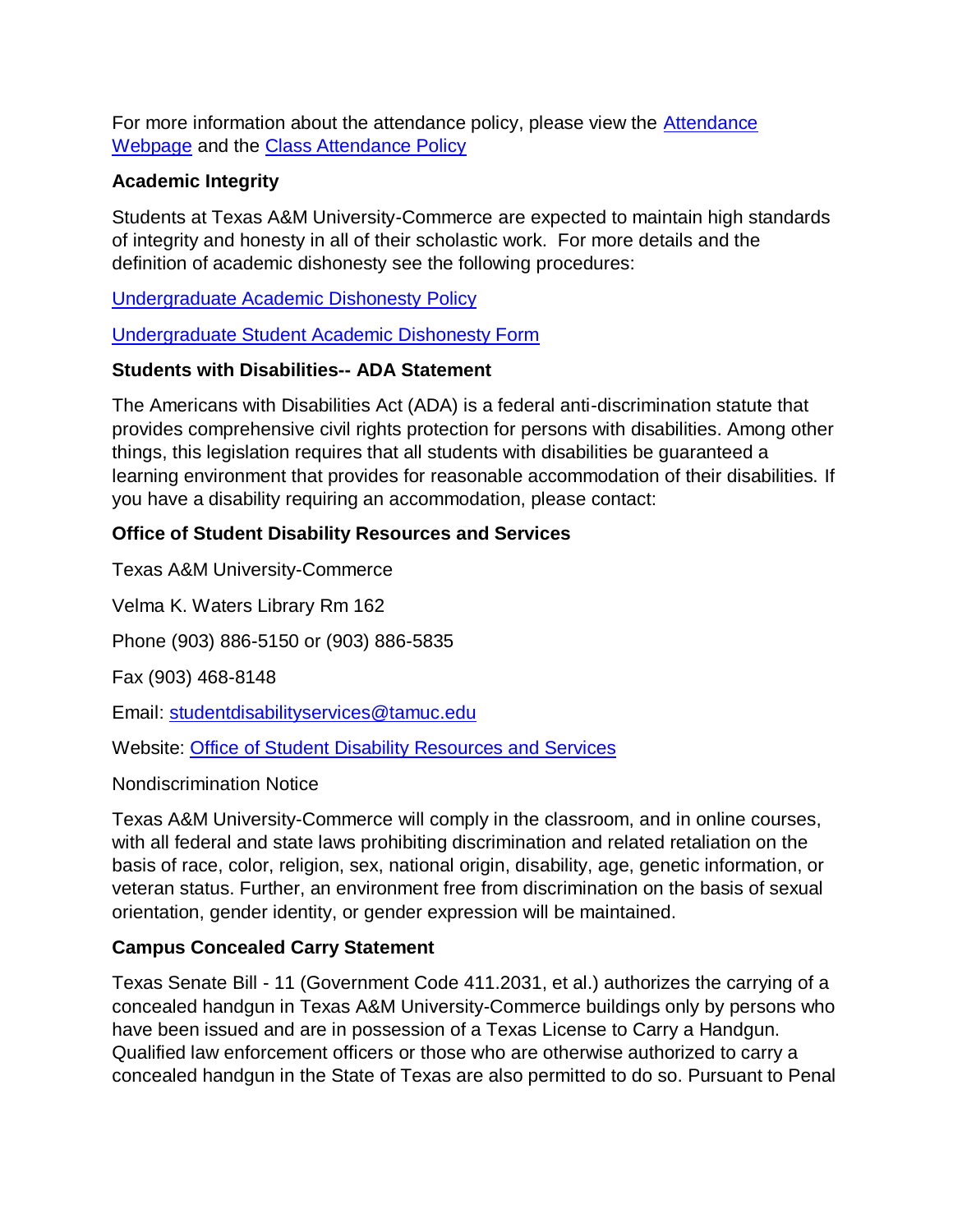Code (PC) 46.035 and A&M-Commerce Rule 34.06.02.R1, license holders may not carry a concealed handgun in restricted locations.

For a list of locations, please refer to the [Carrying Concealed Handguns On Campus](http://www.tamuc.edu/aboutUs/policiesProceduresStandardsStatements/rulesProcedures/34SafetyOfEmployeesAndStudents/34.06.02.R1.pdf) document and/or consult your event organizer.

Pursuant to PC 46.035, the open carrying of handguns is prohibited on all A&M-Commerce campuses. Report violations to the University Police Department at 903- 886-5868 or 9-1-1.

# **Counseling Center**

**The Counseling Center at A&M-Commerce, located in the Halladay Building, Room 203, offers counseling services, educational programming, and connection to community resources for students. Students have 24/7 access to the Counseling Center's crisis assessment services by calling 903-886-5145. For more information regarding Counseling Center events and confidential services, please visit [www.tamuc.edu/counsel](https://outlook.tamuc.edu/owa/redir.aspx?C=TdO3L4WhemCcPnyQ0wud_WyC5YnfbUodl-xrSuYHeSURqB3hvkHZCA..&URL=http%3a%2f%2fwww.tamuc.edu%2fcounsel)**

# **COURSE OUTLINE**

## **Competencies:**

The course learning outcomes are grouped into five competencies.

**Competency #1:** Students will demonstrate knowledge of what mass media is, cultural periods and development of mass media, and central theories and methods for researching mass media. (LO1)

## **ASSIGNMENTS:**

-Complete Pre-test 1

-Read **Chapters 1 and 2** along with the first few sections of the chapters on each type that explain the media type and the history and growth of that form of media (**3.1, 4.1, 5.1, 6.1, 7.1, 8.1, 9.1, 10.1, 11.1**).

-Complete Post-test 1 with a grade of 80% or higher

**Competency #2:** Students will understand all the media types and the history and growth of each. These types consist of books, newspapers, magazines, music, radio, TV, electronic games and entertainment, and the internet and social media as well as the historical, economic, political, and cultural impacts of these forms of mass media on society. (LO2 & LO3)

-Complete Pre-test 2

## -Read **Chapters 3 - 11**.

-Complete Post-test 2 with a grade of 80% or higher

**Competency #3:** Students will demonstrate an understanding of the business and commercial influence of mass media. (LO4) -Complete Pre-test 3